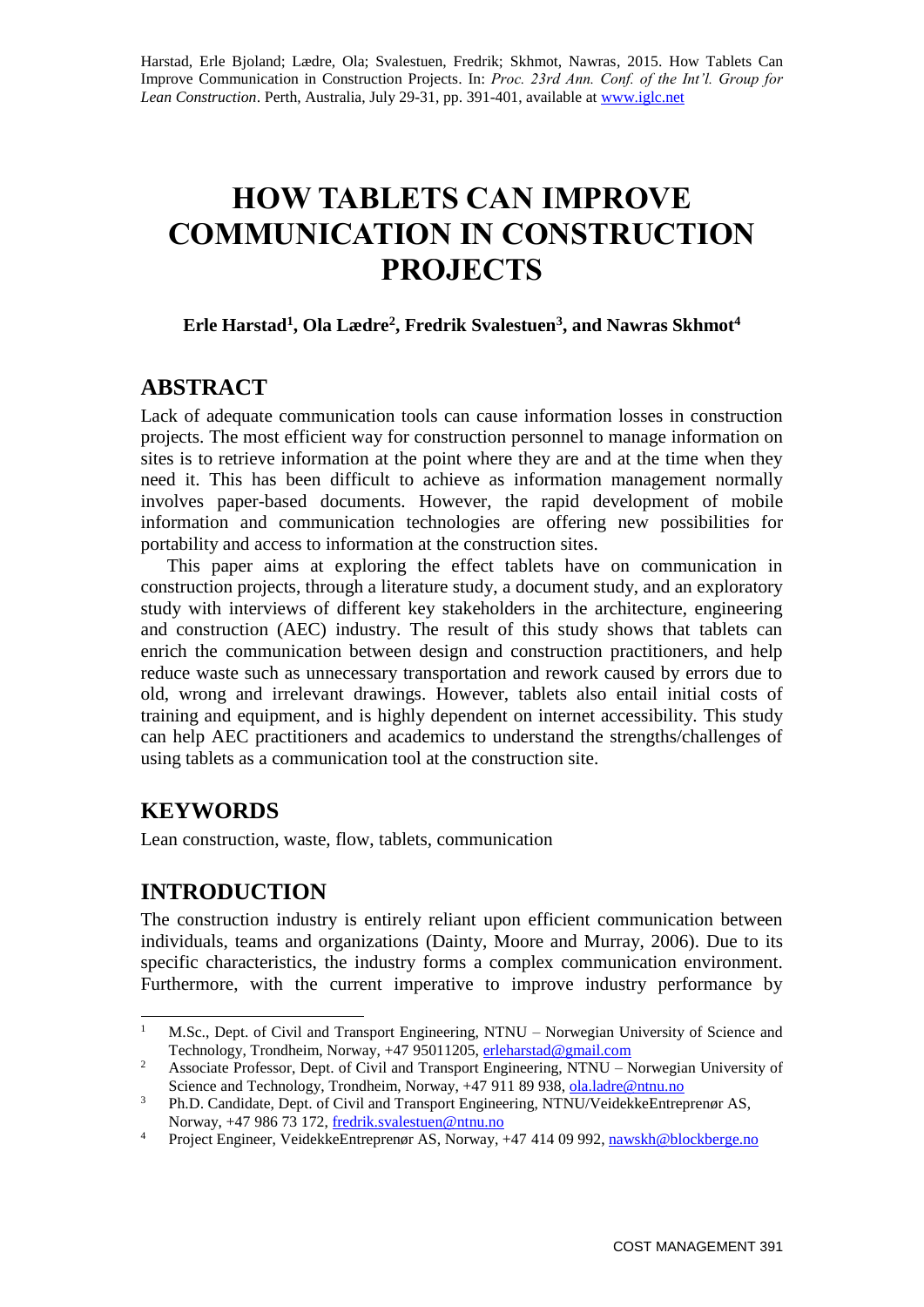designing and constructing faster, many processes that are reliant upon efficient communication occur concurrently. Dainty, Moore and Murray (2006) state that this increases the probability of problems occurring in the transmission and reception of vital information to the construction effort.

According to Blokpoel (2003), lack of adequate communication tools is considered to be one of the most important factors for information losses in traditional construction projects. Information losses often result in errors due to old, wrong or irrelevant documents (Blokpoel, 2003). Further, this leads to iterations. Iterations in the construction phase is usually called rework and is clearly a type of waste to be avoided. According to Ballard (2000) completing assigned tasks is a central principle of lean construction, both for the reduction in waste involved in making multiple visits to the same work location and for increasing plan reliability. This has further positive impact on efficiency.

An efficient production management system also relies on accurate and timely information availability. According to Koskela (1999) one of the 7 preconditions in the Last Planner process of production planning is that sufficient and correct plans, drafts, and specifications have to be present. The research of Lindhard and Wandal (2012) shows that one of the reasons for non-ready work assignments are outdated drawings. Lack of access to accurate construction information in the site meetings, or when controlling activities out in the field, will increase the share of non-value adding activities.

The most efficient way for construction personnel to manage information on sites is to retrieve or capture information at the point where they are and at the time when they need it (Chen and Kamara, 2008). This has been difficult to achieve with traditional information management methods, which normally involves paper-based documents. Bowden, et al. (2004) indicates that the main type of information that onsite construction personnel receive and transmit is paper-based. This poses a major constraint for communication on site. However, the rapid development of mobile and wireless communication technologies offers new possibilities for portable information systems and communication tools to construction personnel (Lofgren and Rebolj, 2007). The use of mobile devices, like tablets, has entered the construction sites in large parts of the world. However, implementation of tablets requires resources and reorganizing.

This paper aims at exploring the effect tablets have on communication in construction projects, and to present strengths and challenges with the use of tablets as a communication tool at the construction site.The main questions addressed in this paper are:

- How can tablets contribute to communication between design and construction practitioners?
- What are the strengths and challenges of using tablets to communicate between design and construction practitioners?
- What initiatives can lead to tablets providing better communication between design and construction practitioners?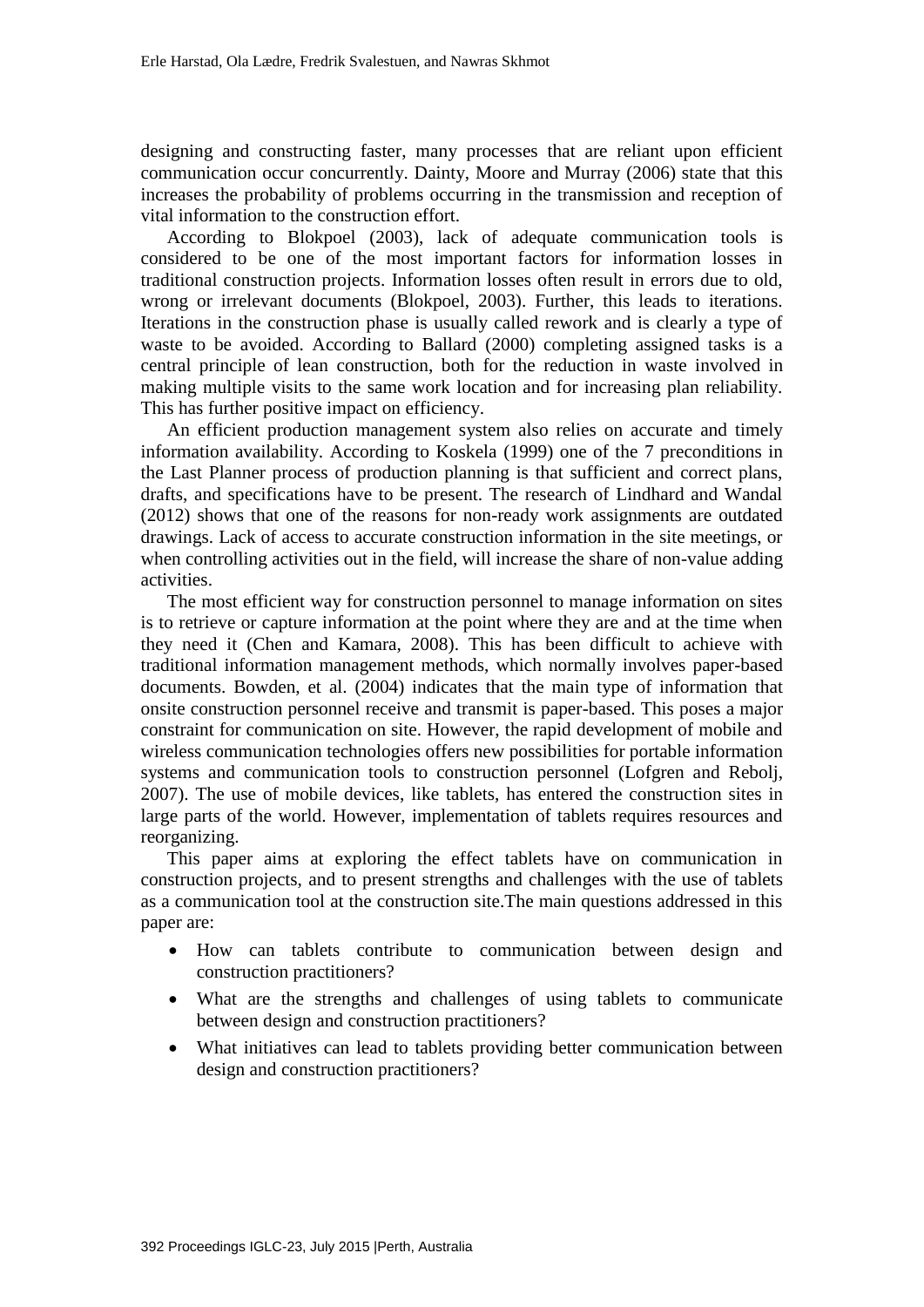# **RESEARCH METHODOLOGY**

The research includes a literature review, a study of internal documents and in depth interviews with different stakeholders in the AEC industry. These methods were conducted in order to obtain an overview of previously written literature on the topics and then study the issue deeper using internal documents and interviews. The literature review focused on information flow at the construction site, and how the use of mobile computing can enhance the information management between stakeholders during the construction phase. The approach was to search for keywords in research databases and library databases. Literatures are also found in reference lists of articles. The study primarily aimed towards academic journals, conference papers and books found at the university library.The study of internal documents aimed at documents from Veidekke Entreprenør AS, a contractor company in Norway. These documents concern the currently available applications for tablets available in today's market.

Nine semi-structured interviews with both design and construction personnel were conducted. The respondents were mainly project managers and foremen from contractors and design consultants working close to the construction site. A representative from an application developer was interviewed in order to reveal new aspects of interest. There are limited projects that utilize tablet potential to the fullest. Therefore, it was necessary to go to three different construction companies to gain experience in several areas.

## **THEORETICAL FRAMEWORK**

#### **INFORMATION FLOW AT THE CONSTRUCTION SITE**

A study carried out by Tenah (1986) shows that a manager or supervisor cannot perform his or her functions efficiently without accurate, timely and relevant information on which to base decisions. The flow of information significantly affects all other resource flows, and is therefore important to manage from a lean perspective (Dave, Boddy and Koskela, 2010; Sacks, Radosavljevic and Barak, 2010).

Waste in construction includes delays, quality costs, rework, unnecessary transportation trips, long distances, improper choice of management, methods or equipment, and poor constructability ( Koskela, 1992; Alarcon, 1997). Studies show that waste often occur due to poor information management. The research of Love and Li (2000) demonstrates that during construction, rework arises out of incomplete and incorrect information. Their work indicates that rework results in inactivity and inefficient work in several activities at the construction site.

To solve a site problem, production management personnel have to run back and forth between the construction site and their computers inside the site office. According to Lofgren (2007), documentation of building activities, production meetings and various inspections often have to be carried out twice; once when they are actually occurring and then again in a computer document. This leads to inefficient use of managerial resources due to unnecessary transportation, and a production management team that is occupied with their computers a large part of their working hours. Samuelson (2003) claims that the fact that the information needs and communication behaviours at the construction sites are not adequately met, explains the low productivity figures in the construction industry.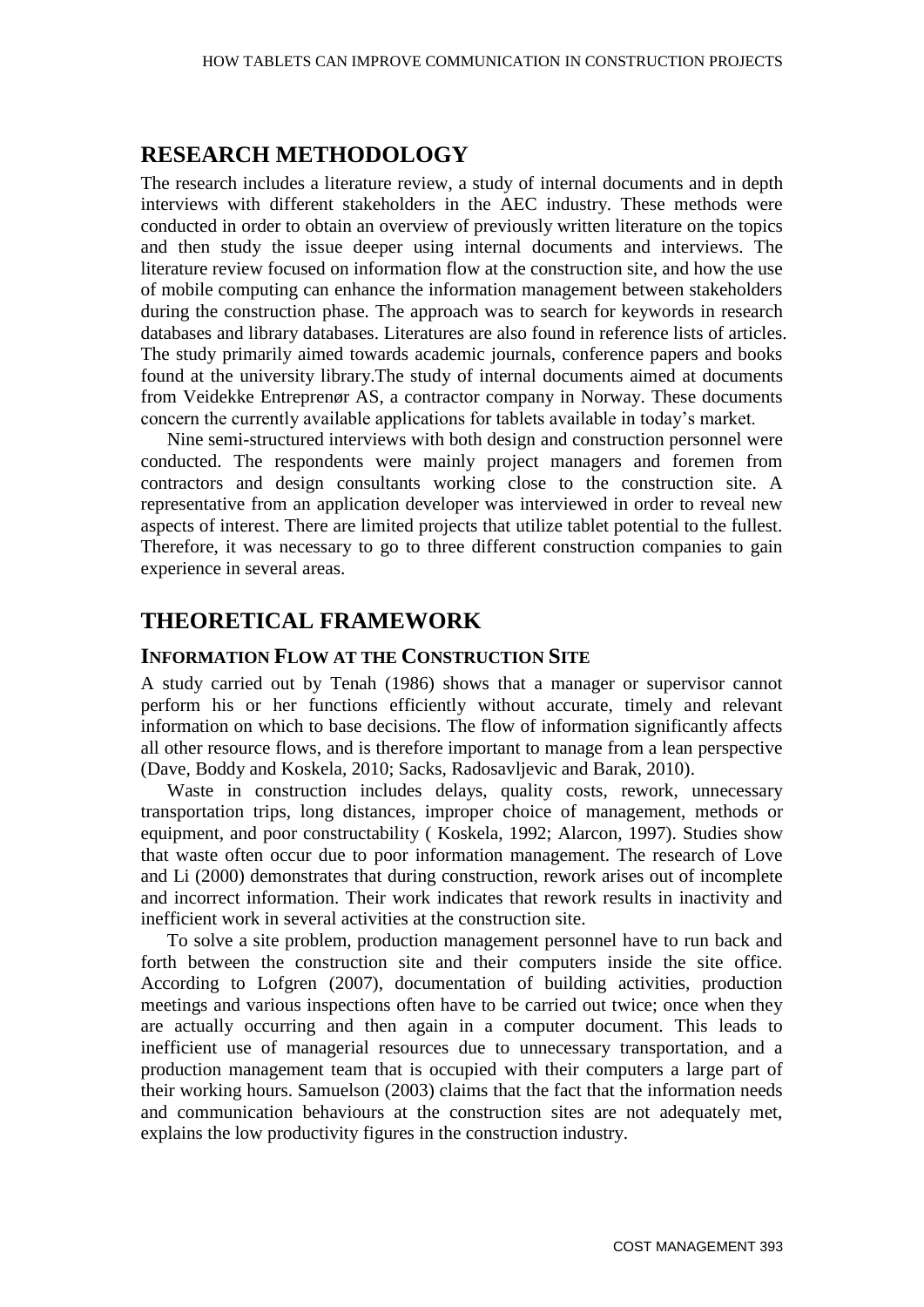According to Lofgren (2007), the quantity of information that is passed to the construction site can be overwhelming, and it often generates poor quality of information in the field. As a result, construction personnel are forced to deal with slow problem solution and construction rework.

Tenah (1986) stated that the information needs of each project team member are linked to their management responsibilities. He divided the construction personnel into five levels, each with different management responsibilities and information needs. The functional management level at the site includes field engineers, the general superintendent, the superintendent and the foreman. The major responsibilities of the managers and supervisors at this level are to organize, supervise and coordinate personnel, equipment, materials and services. The information needs of the foreman consist of drawings, specifications, contract documents, local union activities, safety regulations labour agreements, quality control, progress and field performance reports.

#### **MOBILE COMPUTING AND CONSTRUCTION INFORMATION MANAGEMENT**

The rapid development of wireless networks and mobile computing have now enabled new possibilities of portability and on-demand access of information systems and communication tools that the production organization is requesting.

According to Rebolj and Menzel (2004) the concept of mobile computing consists of three components: computers, networks and mobile applications. Computers include laptops, tablets, mobile phones, and wearable computers. Networks include all types of wireless network and satellite networks. Mobile applications are the key factor that responds to specific characteristics of mobile computing and wireless networks and support users' work process by enhancing the efficiency in information communication. Based on Chen and Kamara (2008), there are three types of mobile applications that are used in the construction industry.

- Mobile CAD applications for interacting with drawings at the construction site
- Data capture applications for managing on-site information
- Project management applications for monitoring and controlling the construction process at the construction site.

Lofgren (2006) studied two tablet computer pilot projects initiated in 2005. The projects focused on the management of drawings and specifications used on the construction site from user's perspective. There are, to the author's knowledge, few published studies on use of tablets at construction sites from user's perspective since 2006. The use of tablets and the range of application areas have increased sharply the last 10 years. It is therefore of importance to continue to study the field, to ensure that the development is going in the right direction.

#### **COMMUNICATION WITH TABLETS**

Figure 1 illustrates the richness and effectiveness of communication channel. The figure shows that a rich communication channel is the most effective one. Non-verbal communication, artifacts and latency are important factors affecting the richness of the communication channels. Whiteboards provides the ability to draw and illustrate while talking, and a face-to-face conversation with a whiteboard is therefore high on the scale. A tablet can provide the same ability, while also adding an extra dimension in the form of 3D models. A tablet can therefore provide a rich and effective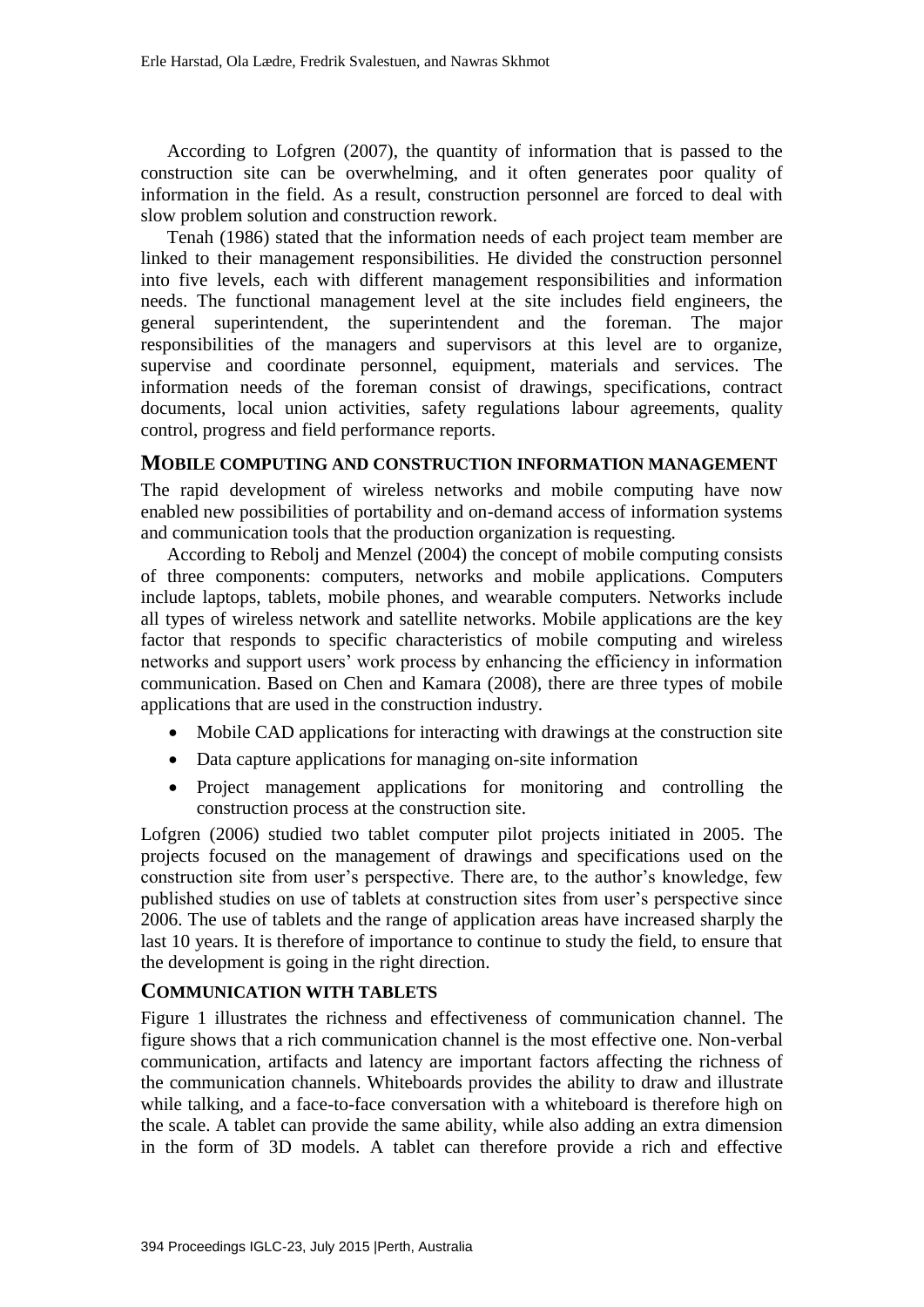communication, and it is possible to take it in the field.Conversations through tablet can also take place using email, live chat and video chat without the need to be collocated.



*Figure 1: Richness of communication channels(Ambler, 2002)*

# **FINDINGS AND DISCUSSIONS**

Tablets are used by people with typical control responsibilities, like project managers, construction managers, superintendents and foremen. Design consultants and client representatives also use them. The majority of the respondents primarily use tablets as a tool to obtain information in design meetings, cite meetings and out in the field. However, there is a number of other applications related to the use of tablets. Based on interviews and internal documents, it is discovered nine different areas of application:

- Access to blueprints in portable document format (PDF)/drawings (DWG) file format and building information models (BIM) everywhere
- Delegating and monitoring of tasks and responsibilities
- Measurement and monitoring of the progress
- Documentation work on site
- Quality assurance work and safety inspections
- Obtaining direct measurements from the blueprints and BIM on site.
- Communication and request for information (RFI) between design consultants and construction practitioners
- Live communication through video chat between site and office
- Operation and maintenance management

#### **STRENGTHS OF USING TABLETS**

Tablets provide an easy access to up-to-date PDF/DWG drawings and BIM at meetings, in the office and out in the field. This reduce the risk of errors and rework due to old drawings. It is less time consuming to obtain necessary information like heights and measurements in the field through drawings and BIM at the tablet, instead of walking back to the site office and search through stacks of paper to find the required information in the office. Tablets also provide access to information about the progression of tasks and distribution of responsibilities. Much time is spent on delegate, follow up and ensure that things have been done. Through tablets, the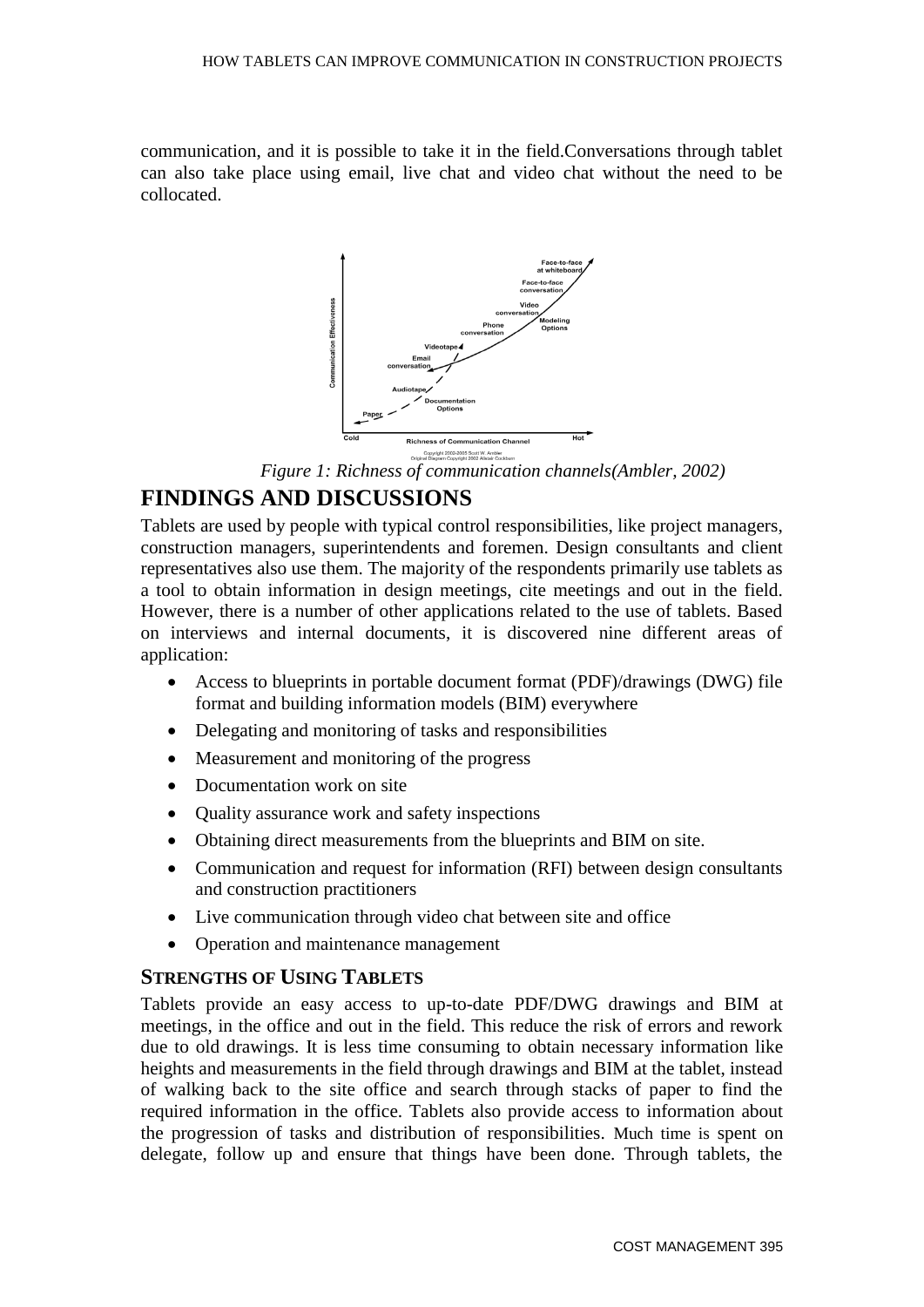workers at the site will receive personal tasks and responsibilities which they mark as finished when the task is done. This is an easy way to keep track of the progress of the project and reduce time spent on monitoring tasks and responsibilities.

A tablet contains hundreds of drawings and is easy to carry around compared to stacks of paper. It also reduces the stacks of paper stored at the site office, and time spent on printing and distributing hundreds of drawings. A reduction of paper consumption will also provide environmental gains. Large and heavy laptops have been used on construction sites to access the BIM out in the field. These laptops are dependent on a mouse to navigate in the model, which reduce the mobility of the user even more.Tablets are small, light and it is easy to navigate without using a mouse.

When tablets are used at site meetings, they provide easy access to a huge amount of up-to-date information and lead to faster decision making. Another strength is that tablets provide easy access to email and the ability to share screenshots of drawings in real-time at the construction site. The camera function also allows for taking photos of issues in the field for instantly sharing with a supervisor or consultant. An interviewee was especially pleased with that ability:*"Before, when I called the consultants, it took me five minutes just to explain where the problem was. Now I can take a picture, link it to a specific drawing and send it to the consultants, before calling him up. So much easier."*This enables faster decision-making processes, and facilitates decision making in the field.

With a BIM application it is possible to combine 2D drawings and 3D models. This is of great value. Through 3D models, it is possible to see a realistic environment with how things are connected, and then study details with 2D drawings. This increases the understanding of what to build.

By use of tablets, less time is spent on routine and administrative work. In quality assurance work and safety inspections tablets particularly facilitates preparations and complementary work. Based on interviews, it is created a table to compare a traditional process to a process using tablets.

| Where       | <b>Traditional process</b>                 | <b>Tablet process</b>                        |  |
|-------------|--------------------------------------------|----------------------------------------------|--|
|             |                                            |                                              |  |
| Site office | Gather updated list of documents and plans | Sync the software and get all updated        |  |
|             | Find current lists of issue                | documents and lists of issues on the tablet  |  |
|             | Print documents and lists                  |                                              |  |
| Field       | Mark issues one-by-one on the paper plan   | Create multiple issues                       |  |
|             |                                            |                                              |  |
|             | Take photos                                | Make notes on the tablet                     |  |
|             | Handwrite notes on paper                   | Attach photos directly to the issue          |  |
|             |                                            |                                              |  |
| Site office | Scan the marked up plan                    | Sync the software to pull together all lists |  |
|             |                                            | Print or email report                        |  |
|             | Type field notes into the computer         |                                              |  |
|             | Paste digital photos                       |                                              |  |
|             | Manually pull together all lists           |                                              |  |
|             | Print or email report for others           |                                              |  |
|             |                                            |                                              |  |
|             |                                            |                                              |  |

*Table 1: Traditional vs. tablet process of safety inspections* 

As exemplified above, use of tablets simplifies the documentation process. This leads to a higher quality of the documentation, due to a standardization of the process. All communication through tablets is traceable and it is therefore easy to prove that things have been done in a transparent way.

When a worker in the field has a request for information, the traditional process is to walk to the site office, mark the problem area at the paper drawing, scan the drawing, send an email to the consultant, and walk back. According to internal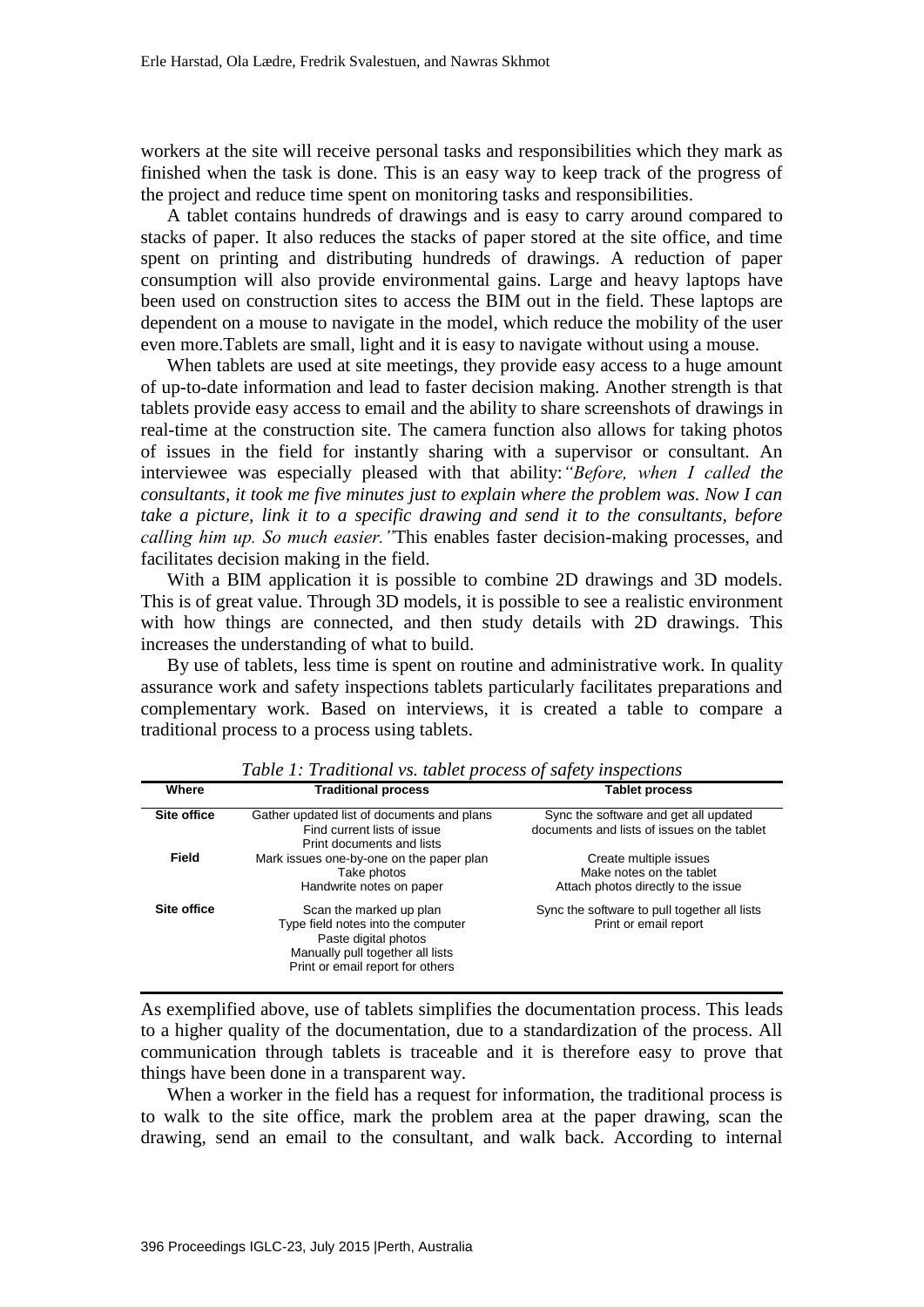documents from the contractor Veidekke, this process takes in average 20 minutes. Using a tablet, the worker can mark the problem area directly on the tablet and send the email, without leaving the workplace. New revisions of the drawings can also be received directly in the field instead of walking back to the site office and printing out new copies. Hence, tablets reduce the amount of unnecessary movements. Another strength is that tablets provide an easier access to direct communication between foremen and design consultants, as the exchange of the information don't have to go through the construction manager or the project manager. This provides a more efficient line of communication. It is however very important that such communication is visible to the supervisors.

#### **CHALLENGES OF USING TABLETS**

It is a challenge to defend the cost / benefit ratio of the tablets in the initial introduction. This is because it may take years before documented benefits exceeds the cons, as there are many complex connections to take into consideration. In addition to the cost of the tablets, BIM applications also incur costs. It is a spread in how user-friendly the applications are, and they often require guidance and training in the initial phase. In the initial introduction, it is also a challenge that experienced craftsmen have poor motivation to learn a new tool and change the way they work. In addition to the challenge of learning a new tool, some craftsmen get the feeling that the BIM is only developed for design purposes. It is often incomplete and not usable at the construction site. An interviewee explained that many craftsmen also find it difficult to trust the correctness of measurements in the BIM.: *"Objects where often placed a few cm wrong, and it is a lot harder to spot these small errors in a 3D model, than in 2D drawings. When this happen several times, you find it hard to trust the BIM."* 

It is necessary to have network access to synchronize the tablets. Without network in the field, the craftsmen have to walk back to the site office to update the drawings and send emails. This can be a challenge on construction sites outside the city and in basements below ground, where there is usually limited access to 3G or 4G.

The tablets are easy to carry around, but they are also easy to lose or misplace. Without a secure password or a remote erase program, this can lead to reduced data security and that outsiders can get access to sensitive project information.

Tablets works poorly when there is precipitation or dust. Without protection, the tablet is thereforedifficultto use during the concrete work and before the building is tight, because of weather, concrete dust and moisture.

Some applications often support only one operating system. This is a challenge when stakeholders often have deals and agreements with different operation systems, which can prevent them from using the system required.

### **INITIATIVES WHICH CAN LEAD TO A BETTER UTILIZATION OF TABLETS**

Several initiatives can reinforce the benefits and reduce the challenges of using tablets as a mean to communicate between design and construction practitioners.

To be able to defend the cost/benefit ratio in the initial introduction, it is important to promote success stories. Ambassadors should show the construction industry what potential benefits the initial costs can provide. It is also possible to start with a small scale pilot project to test the effect, and spread experiences to the rest of the company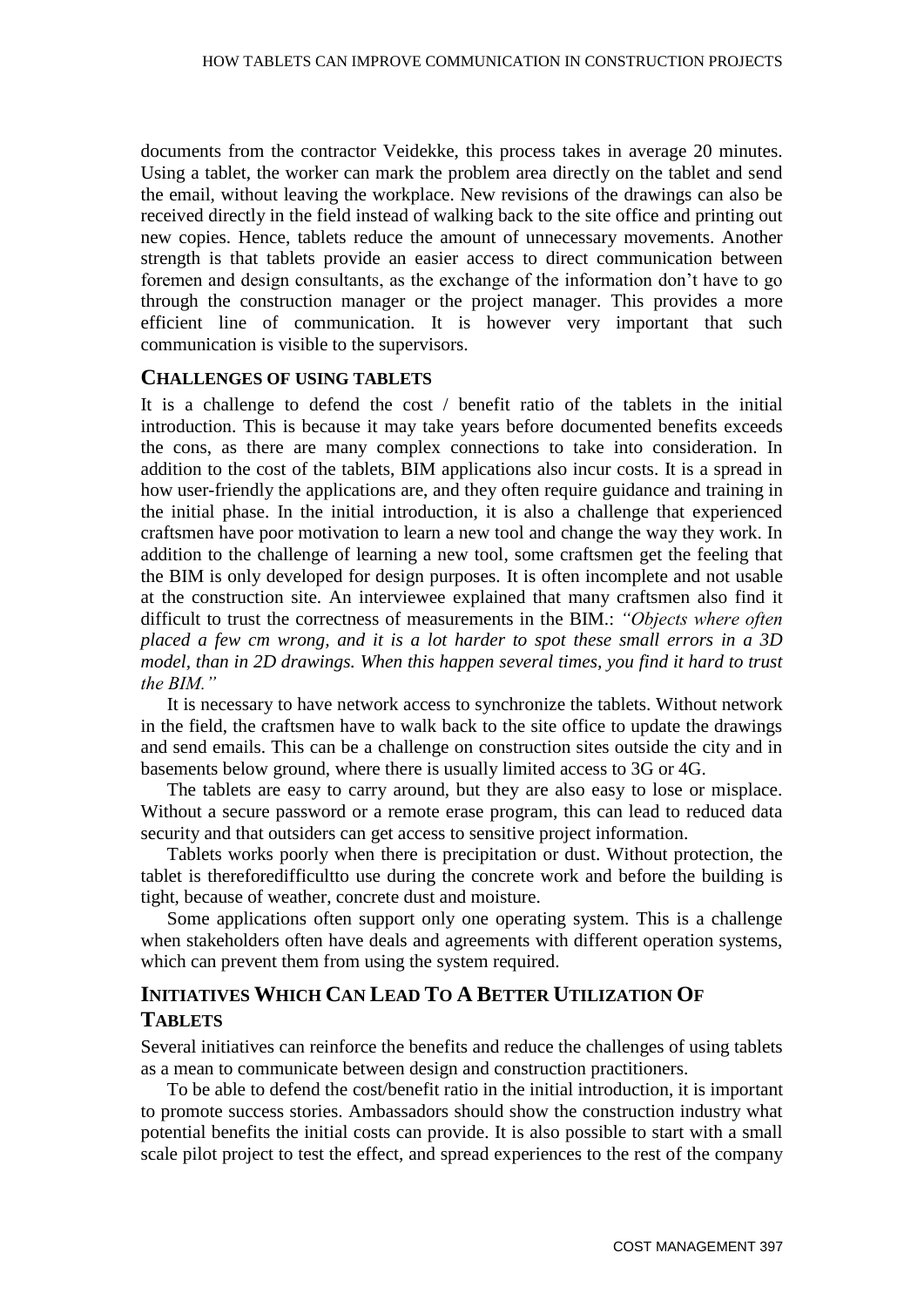once the benefits are proven. Some craftsmen have poor motivation to learn new tools and change the way they work, and it is important to change their attitude. This can be handled by involving craftsmen in decisions during the initial introduction. It is also important to give sufficient guidance and training in this phase to enhance their confidence in using tablets.The BIM should be more trustworthy and useful in the field. This requires that the BIM is modelled for its purpose, and that the right level of detail, constructability and usability of the model is assessed. This may increase the craftsmen's trust in the model.

*Table 2: Strengths and challenges*

| <b>Strengths</b>                              | <b>Challenges</b>                    |
|-----------------------------------------------|--------------------------------------|
| Easy access to information                    | Cost/benefit ratio                   |
| Reduce the risk of errors due to old drawings | Poor motivation amongst craftsmen    |
| Less printing and distributing drawings       | Poor usability of the BIM            |
| <b>Environmental gains</b>                    | Lack of trust in the BIM             |
| Easy to carry around                          | Dependent on network                 |
| Reduce time on monitoring and reporting       | Reduced data security                |
| Increases the understanding of what to build  | Vulnerable to moisture and dust      |
| <b>Faster decision-making processes</b>       | Lack of support of operating systems |
| Improved documentation and reports            |                                      |
| Reducing unnecessary movements                |                                      |
| Creates a new line of communication           |                                      |

The applications should support all operating systems, to make sure that all stakeholders can use it. There should also be several functions integrated into one application, to enhance the efficiency of the tablets and reduce the number of applications. Having only a single platform will reduce time spent on looking for information, and improve the construction information management

To meet the dependency of network at the site, it is suggested to install a dedicated network at the construction site. This will guarantee accessto up-to-date information throughout the site without having to walk to the office to synchronize the tablet. It is also possible to reduce the dependency of network at the site with an offline mode in the applications. This allows for obtaining information without access to network. However, this will not be up-to-date information.

There should be used waterproof tablets or protection against moist, sand, vibrations and concrete dust to reduce the chance of tablets being destroyed due to precipitation or moisture at the construction site. This will increase the possibility of using the tablet throughout the construction phase, including the concrete period. When a tablet is misplaced or stolen, there should be a routine to remote erase all content on the tablet. This is to prevent outsiders from gaining access to sensitive information.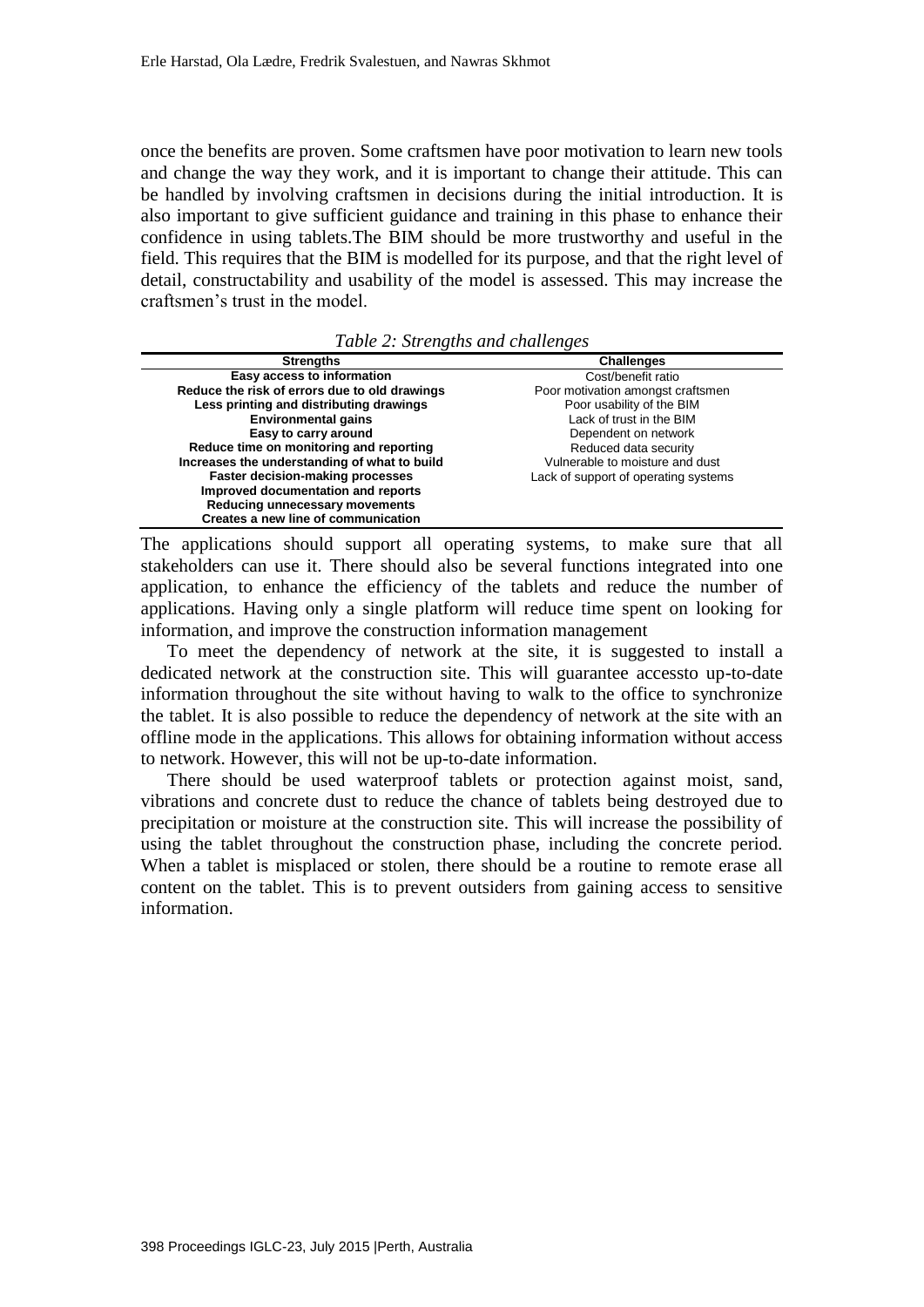*Table 3: Initiatives* **Initiatives which can lead to a better utilization of tablets Promote success stories Pilot projects Guidance and training Assess usability throughout the development of BIM Install network at the construction site Offline mode Remote erase routine Several functions integrated in one application Develop applications which support all operating systems Waterproof tablets and other protection** 

## **CONCLUSION**

This study can potentially give practitioners and researchers new knowledge of the strengths/challenges of using tablets on a construction site. Initiatives to reinforce the strengths and reduce the challenges have also been proposed. These initiatives require cooperation between designers, construction practitioners and system developers. Installation of a dedicated network at construction sitesoutside the city is an important initiative because many of the features are entirely dependent on updated information. However, this leads to higher costs and can be especially difficult on major road constructions where the site covers several kilometres. Guidance and training to enhance craftsmen's confidence in using tablets will also incur costs. It is therefore crucial to have ambassadors promoting success stories, and show the construction industry what potential benefits these initial costs can provide. In order to exploit the benefits BIM can bring to the construction site, it is important to assess usability and constructability throughout the development of the model. Tables 4 and 5 sum up what initiatives that can reinforce the strengths and what initiatives can reduce challenges of using tablets.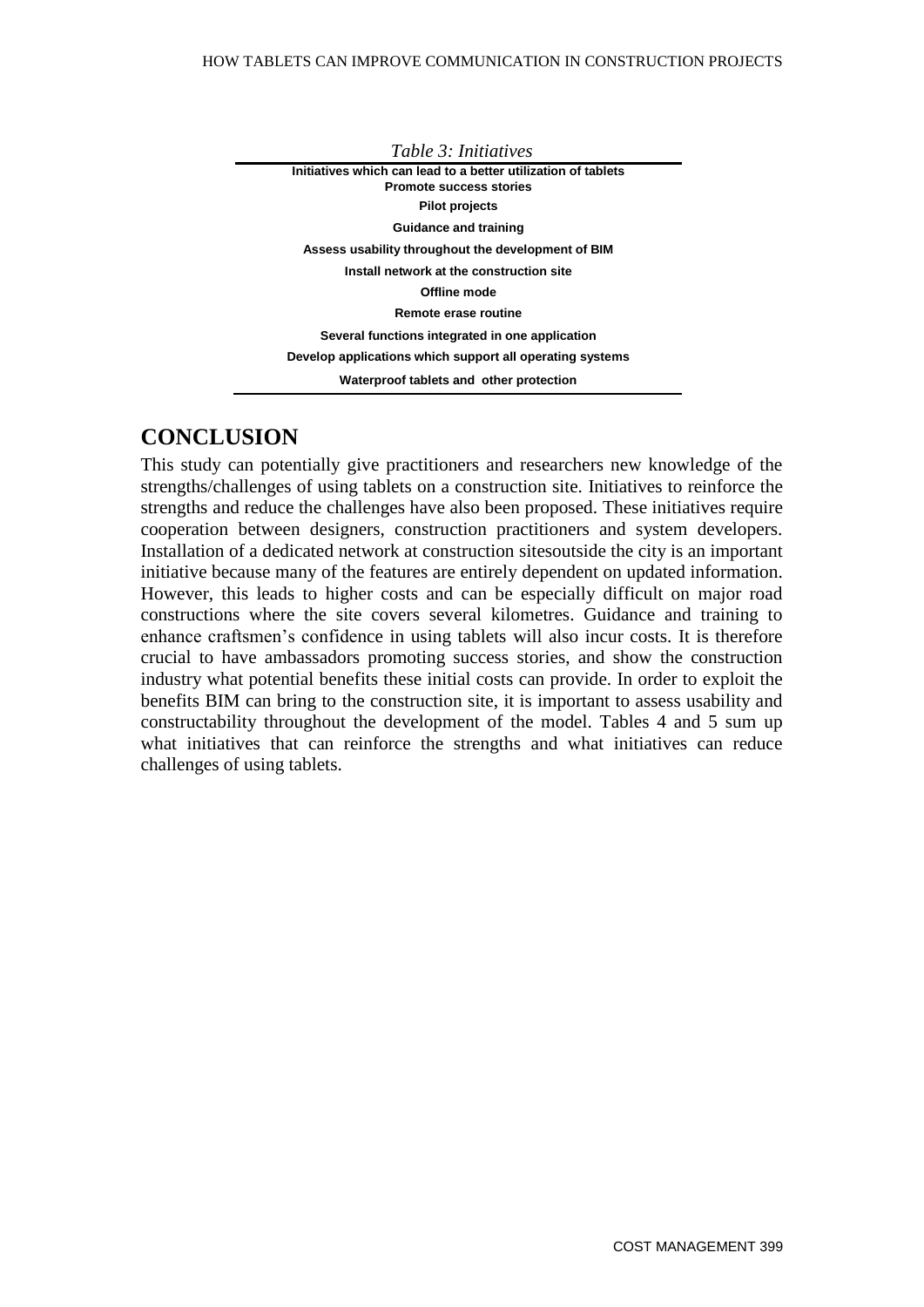| <b>Strengths</b>                                                          | Initiatives to reinforce the strengths                                              |
|---------------------------------------------------------------------------|-------------------------------------------------------------------------------------|
| Easy access to information                                                | Install network, offline mode, several functions integrated<br>into one application |
| Reduce errors due to old drawings<br>Less printing and distributing paper | Install network to ensure updated information                                       |
| <b>Environmental gains</b>                                                |                                                                                     |
| Easy to carry around                                                      | Waterproof tablets and other protection                                             |
| Reduce time spent on monitoring tasks                                     | Several functions in the applications                                               |
| Increases the understanding                                               | Assess usability in the development of BIM                                          |
| <b>Faster decision-making processes</b>                                   | Install network at the construction site                                            |
| Reduce time spent on reporting                                            | Several functions in the applications                                               |
| Improves documentation and reports                                        |                                                                                     |
| Reduce unnecessary movements                                              | Install network at the construction site                                            |
| Creates a new line of communication                                       |                                                                                     |
|                                                                           | Table 5: Challenges and initiatives to reduce them                                  |
| <b>Challenges</b>                                                         | Initiatives to reduce the challenges                                                |
| Cost/benefit ratio                                                        | Promoting success stories, pilot projects                                           |
| Poor motivation amongst craftsmen                                         | Guidance and training                                                               |
| Poor usability of the BIM                                                 | Assess usability in the development of BIM                                          |
| Lack of trust in the BIM                                                  | Assess usability in the development of BIM                                          |
| Dependent on network                                                      | Install network, offline mode                                                       |
| <b>Reduce data security</b>                                               | Remote erase routine                                                                |
| Vulnerable to moisture and dust                                           | Waterproof tablets and other protection                                             |
| Applications does not support all operating                               | Extend the application's support for all operating                                  |
|                                                                           |                                                                                     |

*Table 4: Strengths and initiatives to reinforce them (not prioritized)* 

To conclude, it can be said that application of tablets will improve information management in construction projects. At the same time, the proposed initiatives will help to improve the benefit/cost ratio of an initial introduction of tablets. The research is based on a limited number of respondents and it is conducted in a Norwegian context. This may not make the results 100 % applicable to all projects. In the future there should be conducted experiments to get a more systematic view of the net benefits of using tablets. A cost benefit analysis of tablets compared to a manual approach should also be conducted.

#### **REFERENCES**

- Alarcon, L. F., 1997. Modeling waste and performance in construction. In: L.F. Alarcon, ed. 1997. *Lean construction*, Rotterdam, The Netherlands: A.A. Balkema. pp. 51-66
- Ambler, S., 2002. Validating agile models. *Cutter IT Journal,* 15(8), pp. 33-39.
- Ballard, G., 2000. Positive vs negative iteration in design. In: *Proc. 8 th Ann. Conf. of the Int'l Group for Lean Construction,* Brighton, UK, July 17-19.
- Blokpoel, S., 2003. *Cooperation and product modelling systems - The application of Product Modelling Systems in the Building Process.* Luleå: Luleå University of Technology
- Bowden, S., Dorr, A., Thorpe, A. and Anumba., C. 2004. Mapping site processes for the introduction of mobile IT. In: *Proc. 5th European Cof. on Product and Process Modelling in Building Industry,* Istanbul, Turkey, September 8-10.
- Chen, Y. and Kamara, J.M., 2008. Using mobile computing for construction site information management. *Engineering, Construction and Architectural Management* 15(1), pp. 7-20.
- Dainty, A., Moore, D. and Murray, M. 2006. *Communication in construction: theory and practice*. London: Taylor and Francis.